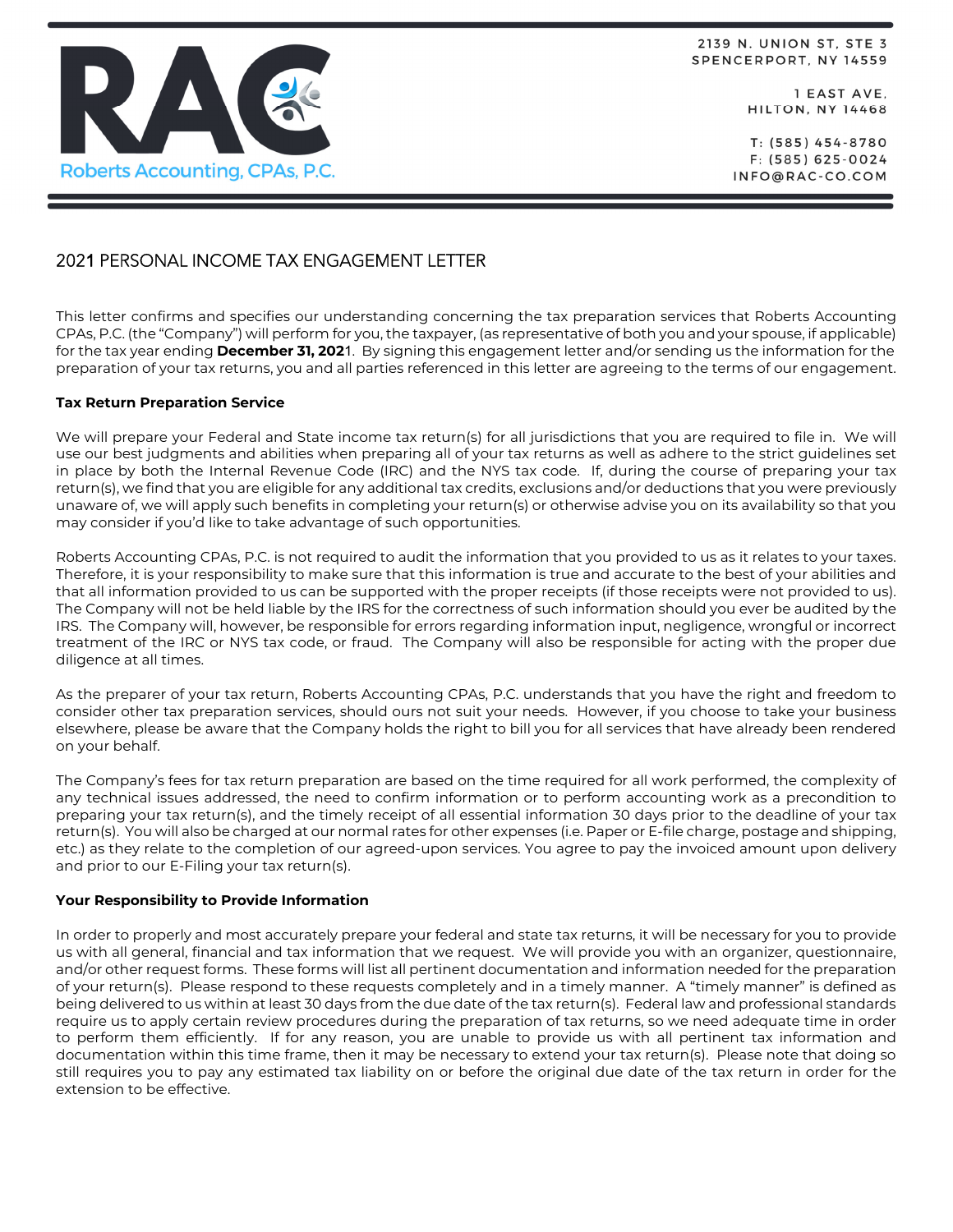## **Your Copy of Your Tax Return(s)**

Federal and State law requires that the Company provide you, the taxpayer, with a copy of all paper-filed Federal and State tax return(s) that we are paid to prepare on their behalf. Also, for electronically filed tax returns for which we are paid to prepare, we are required to provide you with the information that is contained on those returns. We will provide you with a copy of your 2021 tax return(s) either electronically or by paper.

## **Electronic Filing of Tax Return(s)**

It is now mandated by Federal and State law that most tax return(s) and extensions be filed electronically. There are some cases, however, when the taxpayer may have to file their tax return by paper copy. If you are required to file your tax return(s) in a paper format, we will make you aware of this prior to filing. If you would like to opt out of this new requirement to e-file your tax return(s), please contact us immediately so that we may be able to determine if your request to paper file is legally permissible at which time we will provide you with the required documentation. Should you be required to file your return in paper format, it is imperative that you sign, date and mail the tax return(s) by the relative due date.

We will use our best efforts to file your tax return(s) electronically. Also, prior to your review, we will provide you with the information to be included on your tax return(s) for your review and approval. Federal and State law mandates that we receive your written authorization prior to filing your tax return(s) electronically. That is why it is absolutely critical that you sign and return these authorization forms (which we will send to you by mail upon completion of your tax return) to the Company by the return's due date.

## **Estimated Taxes**

Federal and State law requires taxpayers to make estimated tax payments as they relate to the taxpayer's tax liability for the current year. Failure to make sufficient estimated tax payments to the IRS or the state(s) to which you reside, may result in assessed tax penalties. When we send you your 2020 tax return(s), we will also provide you with a schedule of estimated tax payments for the following year as well as the related tax vouchers. Such estimated tax payments will be based solely on your 2021 tax liabilities as well as your 2021 withholdings from the Federal and State income tax return(s) that we prepared for you and will only be intended to prevent you from being subject to Federal and State tax underpayment penalties. There is no guarantee that this estimated payment schedule will in fact prevent you from being assessed for underpayment tax penalties, especially when your 2021 income tax liabilities and withholdings could be materially different from the aggregate of these estimated payments. In such an event, you may still owe tax penalties. If you would like us to assess you for estimated tax payments, please contact us at least 30 days prior to the due date of your next estimated tax payment.

### **Foreign Account and Asset Reporting**

Federal law mandates that all U.S. citizens, residents and certain non-residents—who either have (A) a financial interest in or signature or other authority over any financial accounts in foreign territory with a value that exceeded \$10,000 at any time during the year, and/or (B) a financial interest or ownership in assets, accounts or investments in foreign territory whose value exceeds \$50,000—must file an additional tax return. This tax return must be filed by June 30 of the following year. Non-compliance will result in severe civil and criminal penalties and even an unintentional failure to file or complete this additional tax return may result in a \$10,000 civil penalty. We currently offer the preparation of these special returns so please contact us immediately if you feel that this applies to you.

## **2015 Section 263 and Section 162 Tangible Property Regulations**

If your individual return includes business activities or rental property, please note that the IRS and U.S. Treasury have issued final tangible property regulations (TPRs) that govern when taxpayers must capitalize and when they can deduct expenditures for acquiring, producing or improving tangible property. These regulations are fully effective for tax years beginning on or after January 1, 2015. Under certain circumstances, however, these regulations may also be applied retroactively back to the start of 2012 and are required to be applied to items on taxpayer's tax depreciation schedule or should be on the taxpayer's depreciation schedule based upon the improvement criteria in the final TPRs. The final regulations have created new annual elections, and while certain safe harbors and elections are implemented through filing statements or treatment of an item on a timely filed federal tax return, the IRS considers the remaining provisions to be a change in accounting method which may require a taxpayer to file Form 3115, Application for Change in Accounting Method.

In order to make an election on a timely filed federal tax return and/or properly complete IRS Form 3115, additional time may be required by our firm to analyze your current and prior acquisitions and improvements. By your signature below, you agree to accept ultimate responsibility for your capitalization analyses and decisions, and agree to provide us with the information we deem necessary to prepare the appropriate elections and/or IRS method change form(s). If you have